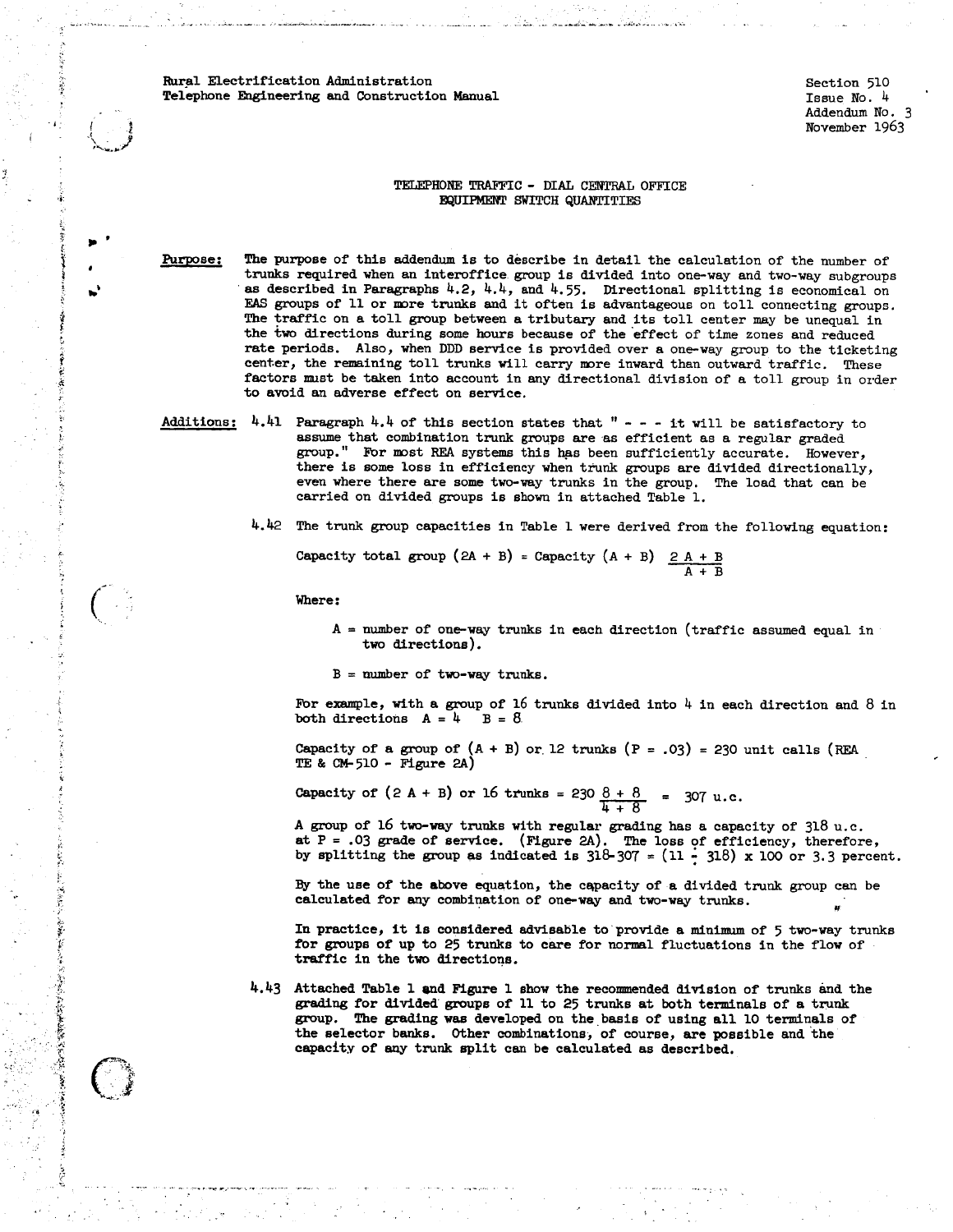REA TE.& CM-510 Addendum NO. 3

.,

- 4.44 If there is reason to believe that the traffic on a group is not equal in the two directions, a different number of one-way trunks in the two directions may be provided. This will be the case in a toll group handling outward CLR plus inward traffic when a separate group is Thus and the contract of the customary of divide such groups except perhaps for those with 11 or 12 trunks where the last one or two trunks might require an extra shelf in a step-by-step office.
- 4.45 On any divided group it is suggested that the trunk overflow registrations at the two terminals be compared at regular intervals and, if there is a material difference, adjustments be made in the number of one-way trunks assigned to each office.

 $\epsilon$ 

 $\blacktriangleright$ 

2-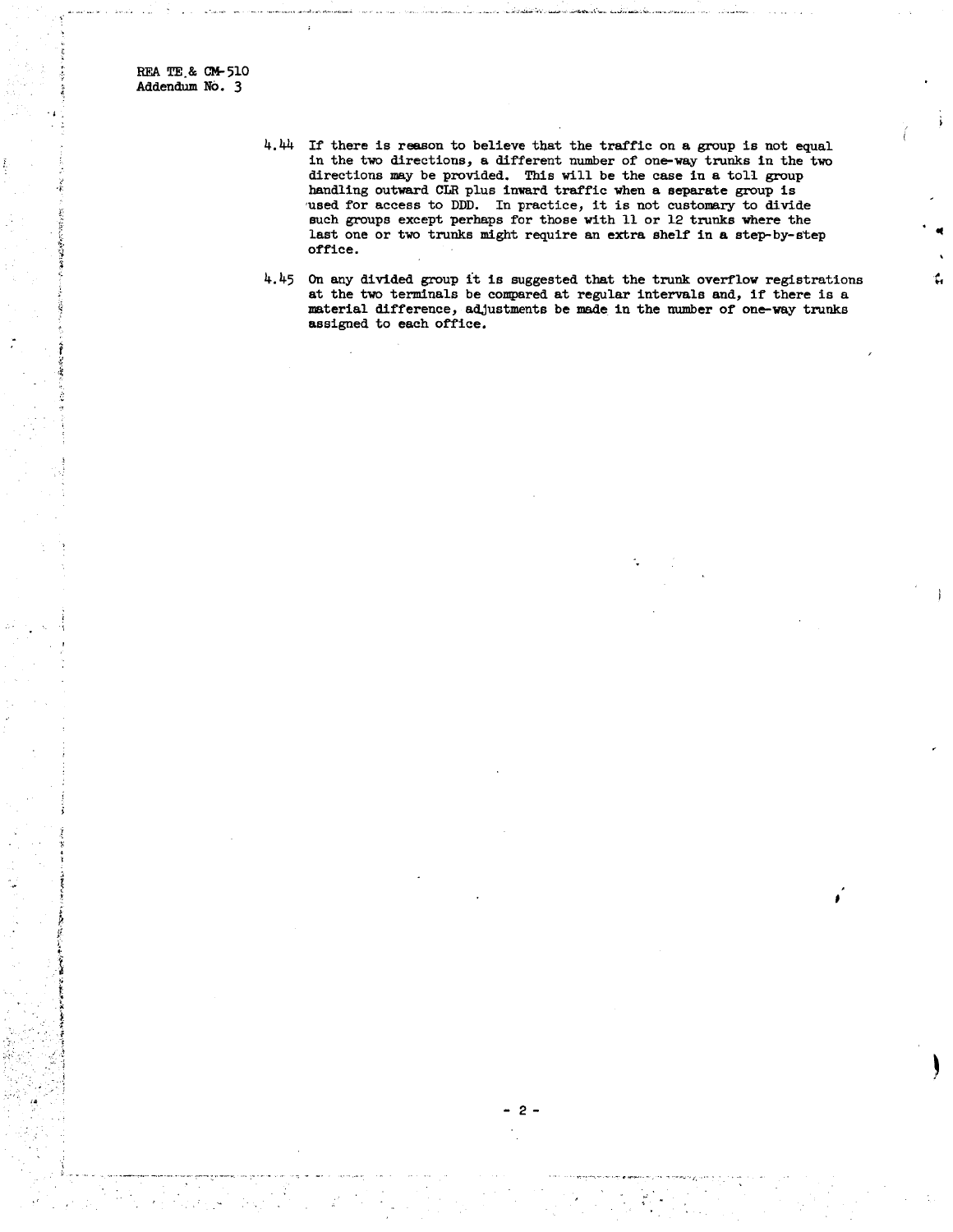## TRUNK CAPACITY TABLE FOR DIVIDED GROUPS TEN-TERMINAL ACCESS

| $\mathbf{r}$ |                | Number of Trunks        |                |                | Capacity-Unit Calls<br>Grade of Service |           |           |
|--------------|----------------|-------------------------|----------------|----------------|-----------------------------------------|-----------|-----------|
| s.<br>Ø.     | Total          | $\mathbf{u}$            | $Out$          | Two-Way        | $P = .01$                               | $P = .03$ | $P = .05$ |
|              | ${\bf 11}$     | $\mathbf 1$             | $\mathbf 1$    | 9              | 164                                     | 196       | 215       |
|              | 12             | $\overline{\mathbf{c}}$ | $\mathbf{c}$   | 8              | 179                                     | 214       | 234       |
|              | 13             | 3                       | 3              | $\overline{7}$ | 194                                     | 232       | 254       |
|              | 14             | 4                       | 4              | 6              | 209                                     | 249       | 273       |
|              | 15             | 5                       | 5              | 5              | 224                                     | 267       | 293       |
|              | 16             | $4 \frac{1}{2}$         | 4              | 8              | 259                                     | 307       | 328       |
|              | 17             | 4                       | 4*             | 8#             | 273                                     | 323       | 345       |
|              | $18\,$         | 5                       | 5              | 8#             | 286                                     | 338       | 362       |
|              | 19             | $\epsilon$              | 6              | $\overline{7}$ | 313                                     | 368       | $-393$    |
|              | 20             | 6                       | $6*$           | 7#             | 327                                     | 384       | 410       |
|              | 21             | $\overline{7}$          | $\overline{7}$ | $7\#$          | 340                                     | 399       | 426       |
|              | 22             | $\bf 8$                 | $\bf8$         | 6              | 366                                     | 430       | 460       |
|              | 23             | $\bf8$                  | $8*$           | 6#             | 380                                     | 446       | 478       |
|              | 2 <sup>h</sup> | 9                       | 9              | $6\#$          | 394                                     | 462       | 496       |
|              | 25             | 10                      | 10             | 5              | 420                                     | 493       | 530       |

One more in one direction. See Figure 1

「大きいののからのある」という「あいのか」という「あいのか」という「あいのか」という「あいのか」という「あいのか」

不定的

 $\bigcap$ 

 $\mathbf{R}^{\mathcal{A}}$ 

One not terminated on one shelf. See Figure 1 #

TABLE 1